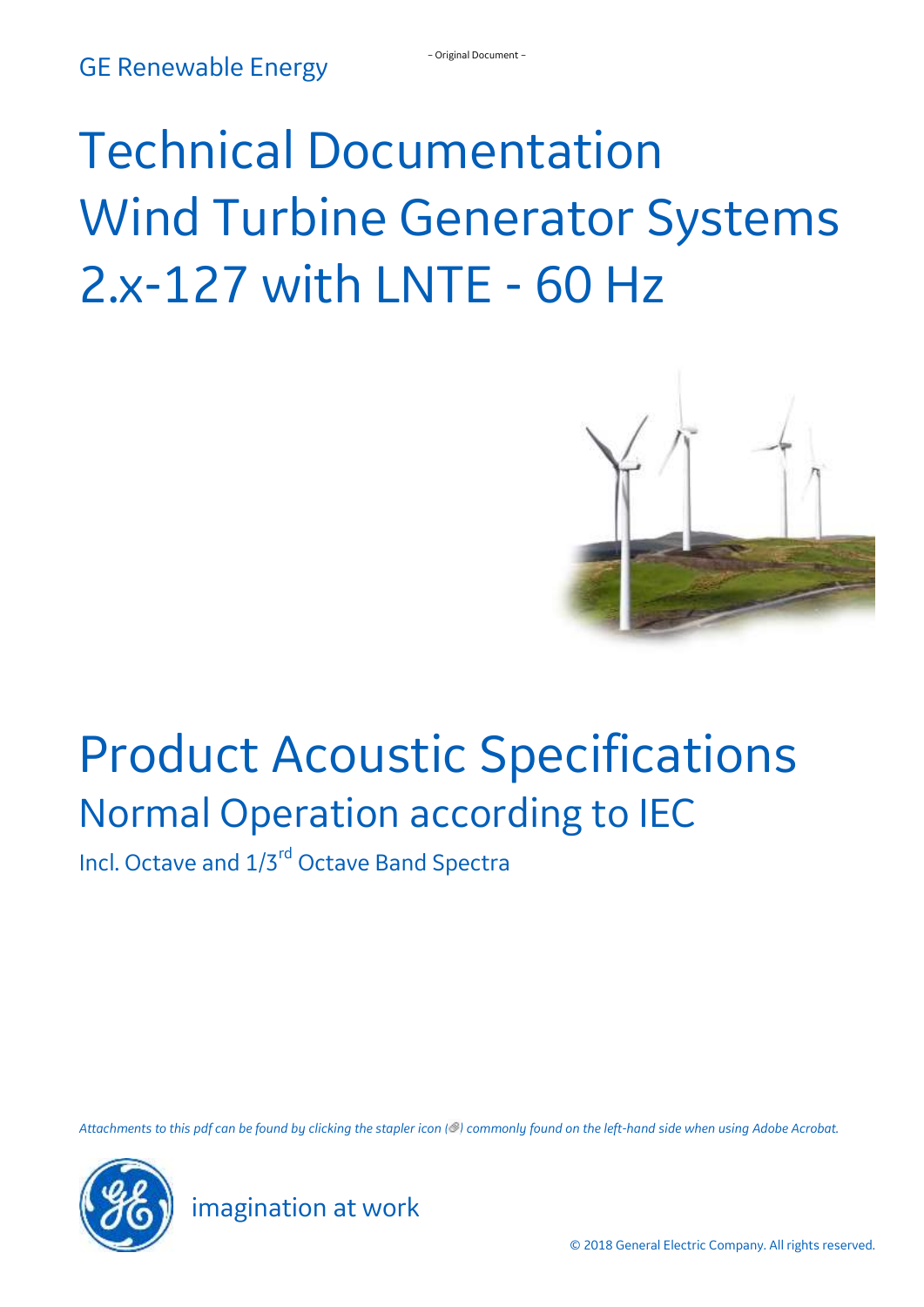# GE Renewable Energy **Figure 1** - Original Document -

Visit us at [www.gerenewableenergy.com](https://www.gerenewableenergy.com/)

All technical data is subject to change in line with ongoing technical development!

#### **Copyright and patent rights**

All documents are copyrighted within the meaning of the Copyright Act. We reserve all rights for the exercise of commercial patent rights.

2018 General Electric Company. All rights reserved.

This document is public. GE and the GE Monogram are trademarks and service marks of General Electric Company.

Other company or product names mentioned in this document may be trademarks or registered trademarks of their respective companies.

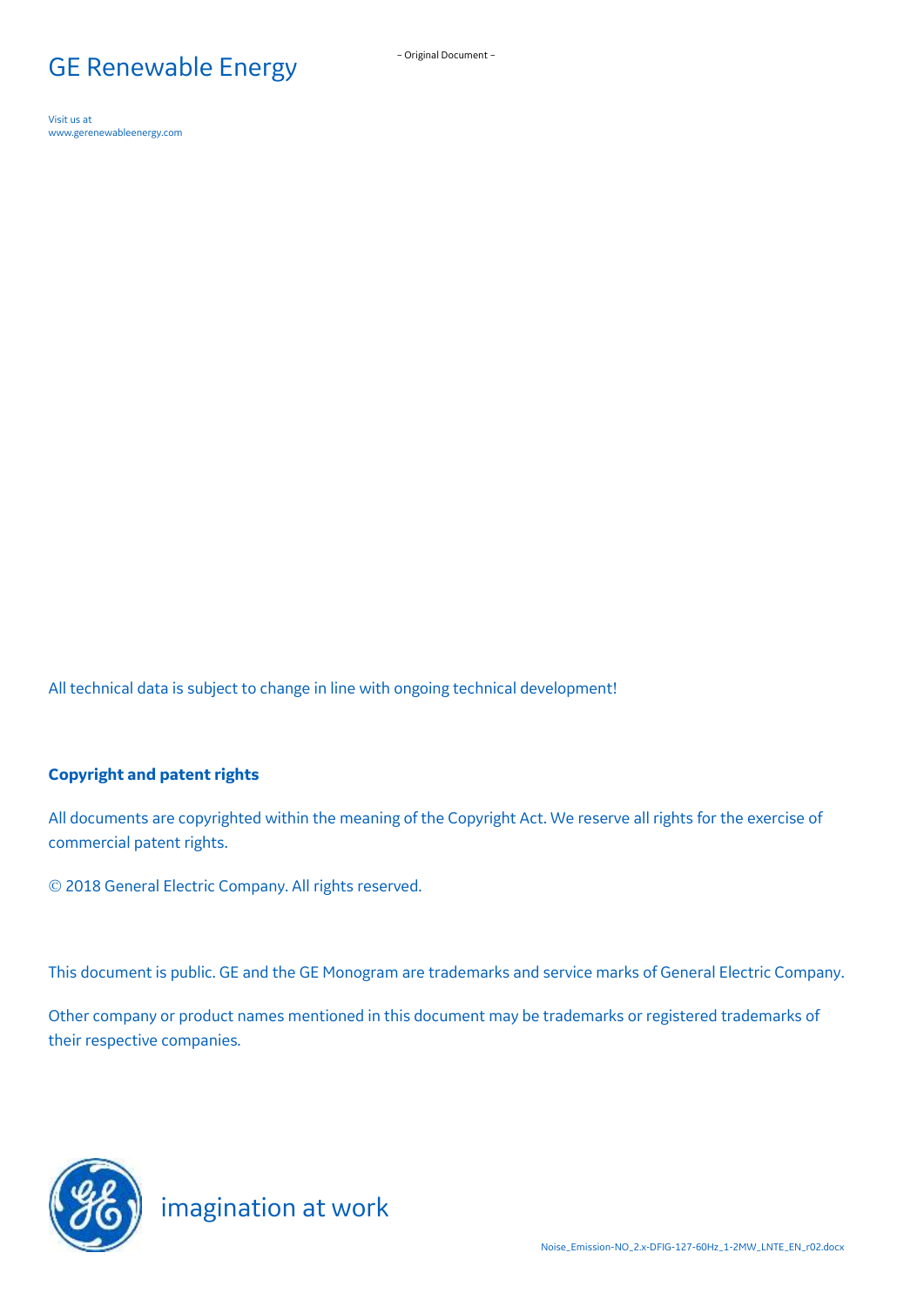# **Table of Contents**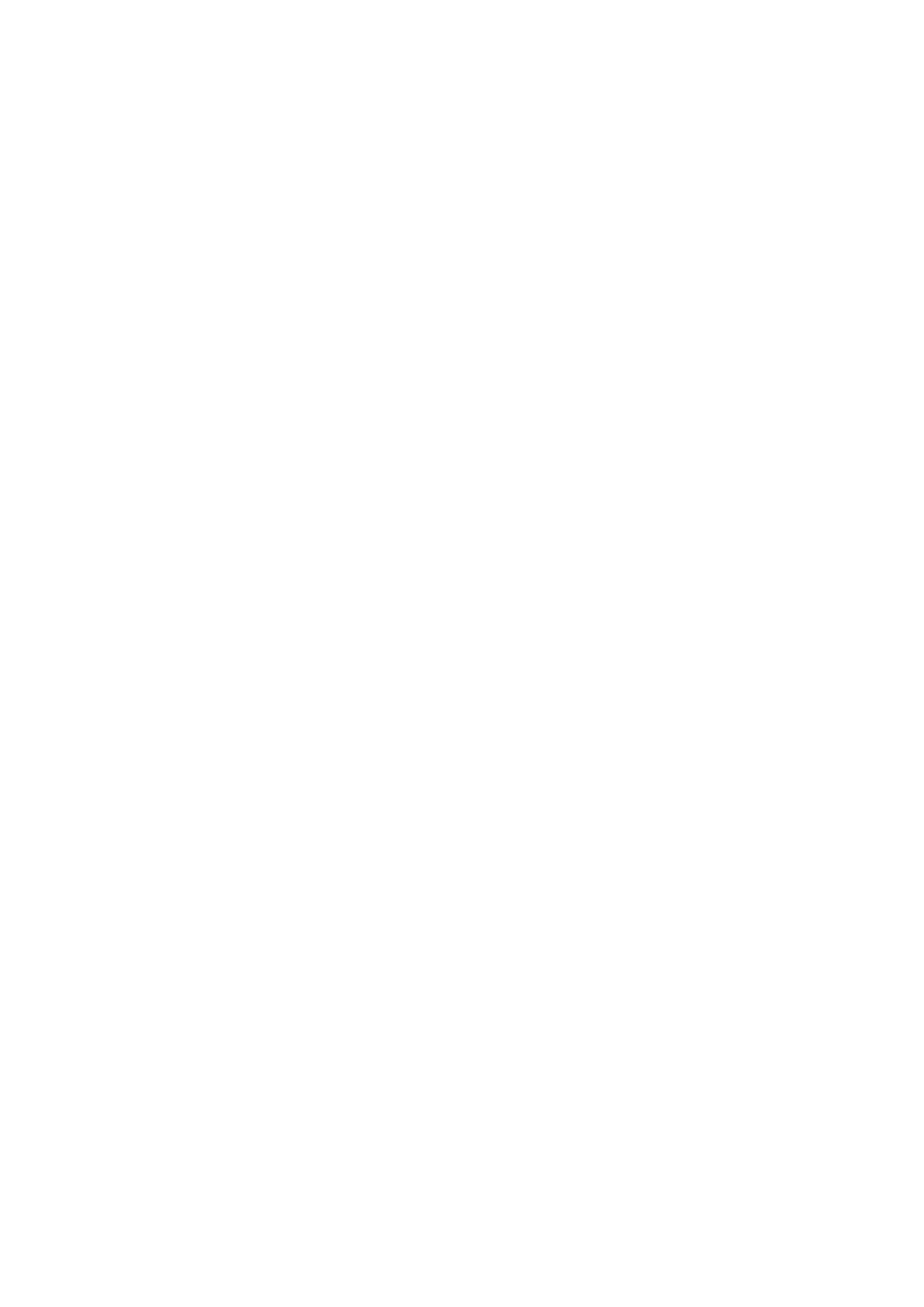#### <span id="page-4-0"></span>**1 Introduction**

#### <span id="page-4-1"></span>**1.1 General**

This document summarizes the acoustic emission characteristics of 2.x-127 with Low Noise Trailing Edge (LNTE) wind turbine for normal operation, including apparent sound power levels L<sub>WAK</sub>, as well as uncertainty levels associated with the sound power levels, tonal audibility, and octave and 1/3<sup>rd</sup>-octave band sound power levels.

All provided sound power levels are A-weighted.

GE continuously verifies specifications with measurements, including those performed by independent institutes.

#### <span id="page-4-2"></span>**1.2 Wind Farm Noise Management (available as an option)**

In noise-constrained areas it is often necessary to adapt the wind turbine operation to satisfy far-field noise limits. GE offers a dedicated Farm Noise Management system that provides greater flexibility and higher energy yield than standard turbine controls. This advanced scheme allows to continuously adjust the farm operation based on the environmental variables that influence farm noise emission, essentially wind speed and wind direction.

The Wind Farm Noise Management package includes the following service and hardware:

- Park level noise propagation modeling and optimization of wind farm operation,
- Table with optimum turbine set-points across the park as a function of wind speed and wind sector,
- **Installation and commissioning of the Farm Noise Management Software Package.**

#### <span id="page-4-3"></span>**2 Normal Operation Apparent Sound Power Levels**

The apparent sound power levels L<sub>WA,k</sub> are given as a function of the hub height wind speed v<sub>HH</sub>. The corresponding wind speeds v<sub>10m</sub> at 10 m height above ground level have been derived assuming a logarithmic wind profile. In this case a reference surface roughness according to IEC 61400-11 of  $z<sub>0,ref</sub> = 0.05$  m has been used, which is representative of average terrain conditions<sup>1</sup>. .

$$
v_{10m} = v_{HH} \frac{\ln(10m/2_{0ref})}{\ln(hub height/2_{0ref})}
$$

The apparent sound power levels L<sub>WA</sub>, and the associated octave-band spectra are given in Table 1 for different hub heights. The values are provided for Normal Operation (NO) turbine mode.

 $\overline{a}$ 

 $<sup>1</sup>$  Note, that under site-specific conditions, other values of roughness length might be appropriate.</sup>

 $2$  Simplified from IEC 61400-11, ed. 2.1: 2006 equation 7

PUBLIC – May be distributed external to GE on an as need basis. UNCONTROLLED when printed or transmitted electronically. © 2018 General Electric Company and/or its affiliates. All rights reserved.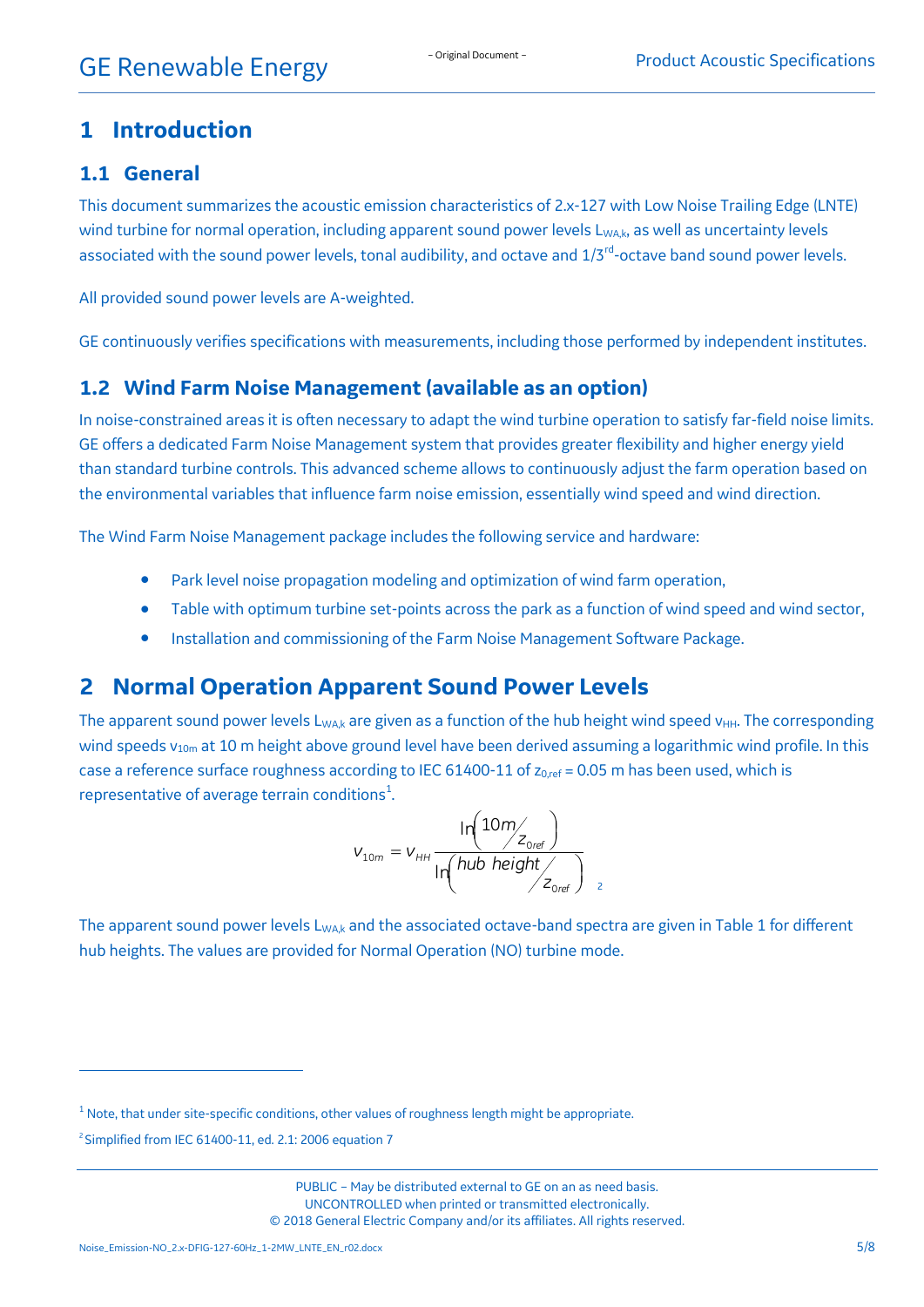# GE Renewable Energy **Figure 1** - Original Document -

| <b>Normal Operation - A-weighted Octave Spectra [dB]</b>                                                                           |      |      |      |      |                |       |       |       |       |       |       |       |       |
|------------------------------------------------------------------------------------------------------------------------------------|------|------|------|------|----------------|-------|-------|-------|-------|-------|-------|-------|-------|
| <b>Hub Height Wind</b><br>Speed [m/s]                                                                                              |      | 4    | 5    | 6    | $\overline{7}$ | 8     | 9     | 10    | 11    | 12    | 13    | 14    | 15    |
| Wind speed at 10 m<br>height for a hub<br>height of 89 [m/s]<br>Wind speed at 10 m<br>height for a hub<br>height of 114 m<br>[m/s] |      | 2.8  | 3.5  | 4.2  | 5.0            | 5.7   | 6.4   | 7.1   | 7.8   | 8.5   | 9.2   | 9.9   | 10.6  |
|                                                                                                                                    |      | 2.7  | 3.4  | 4.1  | 4.8            | 5.5   | 6.2   | 6.9   | 7.5   | 8.2   | 8.9   | 9.6   | 10.3  |
| Wind speed at 10 m<br>height for a hub<br>height of 134 m<br>[m/s]                                                                 |      | 2.7  | 3.4  | 4.0  | 4.7            | 5.4   | 6.0   | 6.7   | 7.4   | 8.1   | 8.7   | 9.4   | 10.1  |
|                                                                                                                                    | 16   | 56.4 | 55.7 | 58.3 | 61.0           | 64.0  | 68.1  | 68.8  | 68.8  | 68.8  | 68.8  | 68.8  | 68.8  |
|                                                                                                                                    | 32   | 71.1 | 70.0 | 72.5 | 75.1           | 78.0  | 82.1  | 82.8  | 82.8  | 82.8  | 82.8  | 82.8  | 82.8  |
|                                                                                                                                    | 63   | 80.8 | 79.9 | 82.6 | 85.1           | 88.1  | 92.0  | 92.6  | 92.6  | 92.6  | 92.6  | 92.6  | 92.6  |
|                                                                                                                                    | 125  | 85.3 | 86.7 | 89.8 | 92.0           | 94.1  | 96.6  | 97.2  | 97.2  | 97.2  | 97.2  | 97.2  | 97.2  |
| <b>Frequency</b>                                                                                                                   | 250  | 87.2 | 89.9 | 93.8 | 97.0           | 98.8  | 97.8  | 98.2  | 98.2  | 98.2  | 98.2  | 98.2  | 98.2  |
| [Hz]                                                                                                                               | 500  | 88.7 | 88.7 | 92.9 | 97.2           | 100.3 | 100.1 | 100.4 | 100.4 | 100.4 | 100.4 | 100.4 | 100.4 |
|                                                                                                                                    | 1000 | 89.4 | 87.6 | 90.9 | 94.8           | 99.0  | 103.0 | 103.8 | 103.8 | 103.8 | 103.8 | 103.8 | 103.8 |
|                                                                                                                                    | 2000 | 87.6 | 86.6 | 89.3 | 92.1           | 95.6  | 101.4 | 102.7 | 102.7 | 102.7 | 102.7 | 102.7 | 102.7 |
|                                                                                                                                    | 4000 | 80.2 | 80.9 | 83.7 | 86.3           | 89.2  | 93.9  | 95.0  | 95.0  | 95.0  | 95.0  | 95.0  | 95.0  |
|                                                                                                                                    | 8000 | 62.0 | 63.6 | 67.2 | 70.2           | 73.3  | 76.5  | 76.9  | 76.9  | 76.9  | 76.9  | 76.9  | 76.9  |
| <b>Total Sound Power</b><br><b>Level [dB]</b>                                                                                      |      | 95.2 | 95.4 | 98.9 | 102.4          | 105.3 | 107.7 | 108.5 | 108.5 | 108.5 | 108.5 | 108.5 | 108.5 |

Table 1: Normal Operation Apparent Sound Power Level as a function of wind speeds

### <span id="page-5-2"></span><span id="page-5-0"></span>**3 Uncertainty Levels**

The apparent sound power levels given above are mean values of representative batches of turbines under evaluation. Uncertainty levels are not included. The uncertainty levels u**c**, σ**P**, σ**<sup>R</sup>** and σ**<sup>T</sup>** associated with measurements and mean values are described in IEC 61400-11 and IEC/TS 61400-14.

For GE wind turbines, a typical value of  $\sigma_P$  = 0.8 dB can be assumed.

The uncertainties for octave and 1/3<sup>rd</sup>-octave sound power levels are generally higher than for total sound power levels. Guidance is given in IEC 61400-11.

### <span id="page-5-1"></span>**4 Tonal Audibility**

The tonal audibility, when measured in accordance with the IEC 61400-11 standard, for the 2.x-127 with LNTE is  $\Delta L_{ak} \leq 4$  dB.

> PUBLIC – May be distributed external to GE on an as need basis. UNCONTROLLED when printed or transmitted electronically. © 2018 General Electric Company and/or its affiliates. All rights reserved.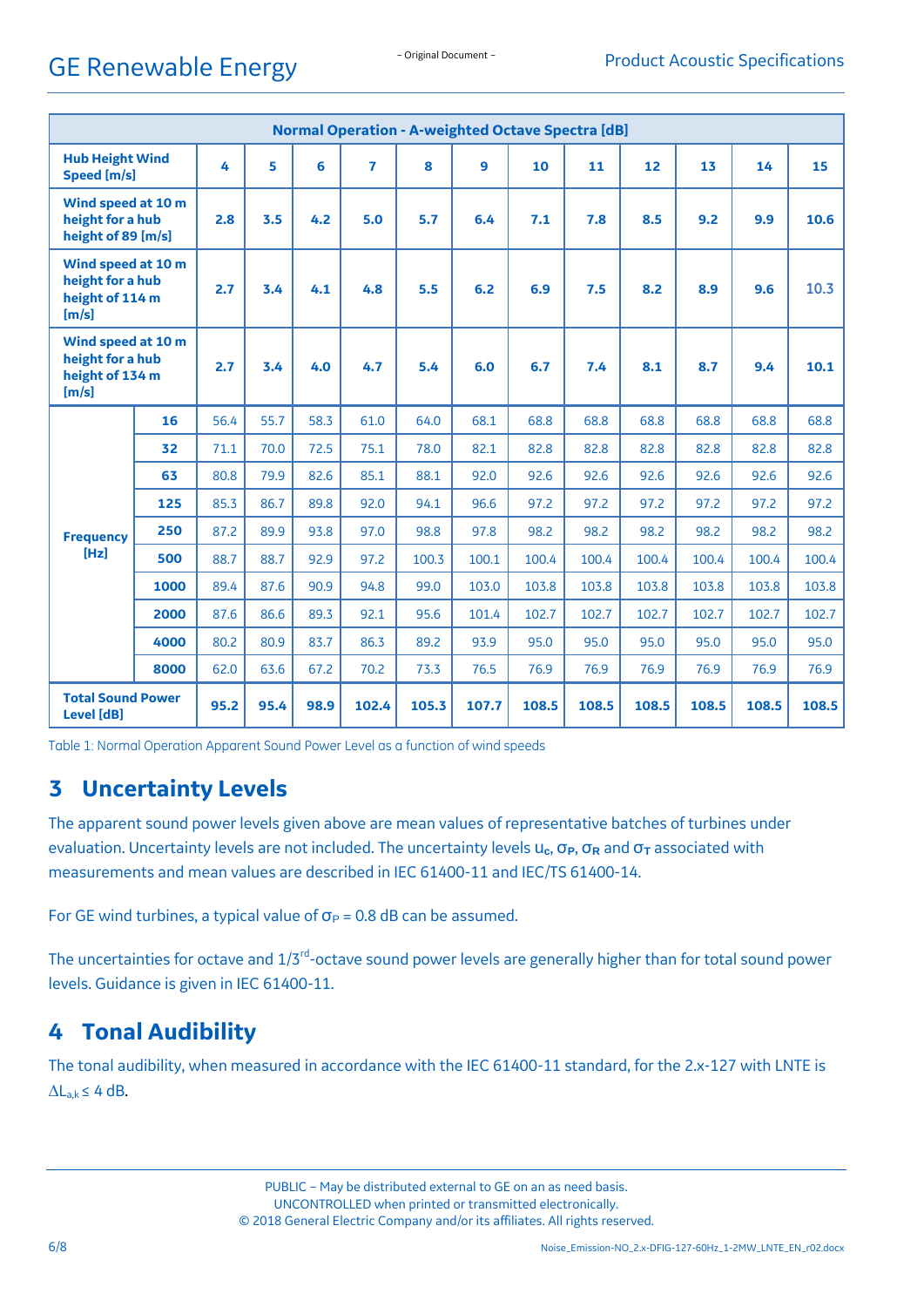#### <span id="page-6-0"></span>**5 IEC 61400-11 and IEC/TS 61400-14 Terminology**

- $L_{\text{WAK}}$  is the wind turbine apparent sound power level (referenced to 10<sup>-12</sup>W) measured with A-weighting as a function of wind speed. Derived from multiple measurement reports per IEC 61400-11, it is considered to be a mean value.
- $u_c$  is the measurement uncertainty for acoustic testing as defined in IEC 61400-11. It is not a characteristic of the product, but of the measurement, and cannot be specified by GE. For average testing conditions, typical values of  $u_c$  are 0,7 dB – 1,0 dB.
- $\sigma_P$  is the 2.x-127 unit-to-unit product variation according to IEC/TS 61400-14. It is a characteristic of the product and can therefore be specified by GE (see chapter [3\)](#page-5-2).
- $\bullet$   $\sigma_R$  is the overall measurement testing reproducibility as defined in IEC/TS 61400-14. It is not a characteristic of the product, but of the measurements, and cannot be specified by GE. For typical testing according to IEC 61400-11, a value of  $\sigma_R$  = 0,5 dB is widely accepted.
- $\sigma_T$  is the total standard deviation combining both  $\sigma_P$  and  $\sigma_R$  (see IEC/TS 61400-14).
- $\Delta L_{\text{a}}$  k is the tonal audibility according to IEC 61400-11, described as potentially audible narrow band sound

## <span id="page-6-1"></span>**6 1/3 rd -Octave Band Spectra**

The tables in Annex I are showing the 1/3<sup>rd</sup>-octave band values for different wind speeds.

#### <span id="page-6-2"></span>**7 Reference Documents**

- IEC 61400-11, wind turbine generator systems part 11: Acoustic noise measurement techniques, ed. 2.1 (2006-11), or ed. 3 (2012-11)
- IEC/TS 61400-14, Wind turbines part 14: Declaration of apparent sound power level and tonality values, ed. 1 (2005-03)
- MNPT Machine Noise Performance Test, Technical documentation